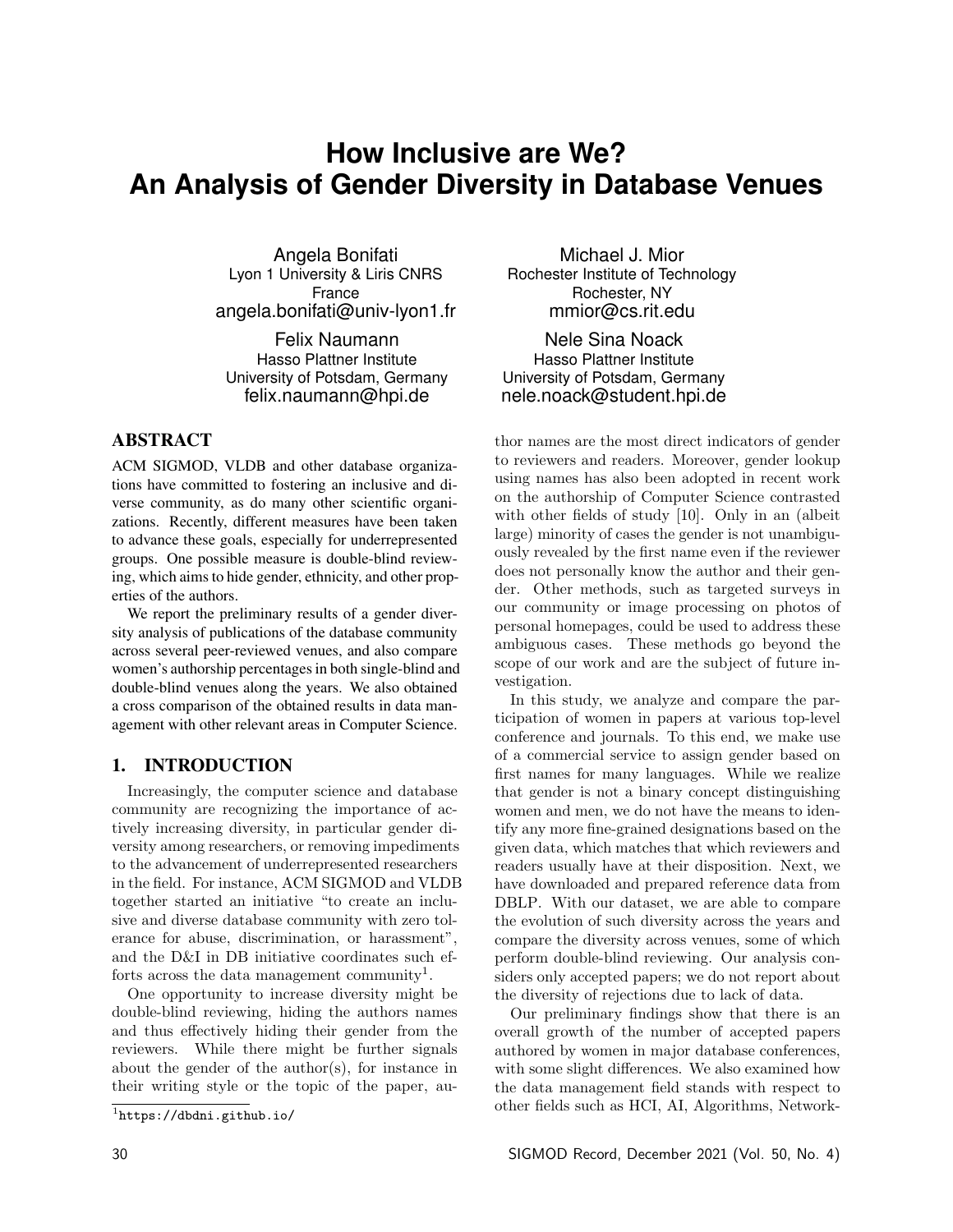ing, and Operating Systems. In this landscape, the differences might also be due to the gendercomposition of the researchers in the respective fields. Finally, we could not observe a tangible difference between single-blind and double-blind reviewing for the data concerning the SIGMOD conference. The analysis of the submission data could be enlightening in that case.

The following Section 2 discusses related work. Then, Section 3 introduces both our approach to identify the gender of authors and the considered publication datasets. Section 4 is the core of this empirical paper, presenting our analytical findings. Finally, we conclude with an outlook on possible further analyses in Section 5.

#### 2. RELATED WORK

Snodgrass provides an excellent survey of literature analyzing the effects single- vs. double-blind reviewing [6], which we do not repeat in our empirical work here. Many studies from different research fields do mention gender fairness as a goal of double-blind reviewing. However, the cited results are often inconclusive: some report a significant bias, others do not observe this. Snodgrass concludes [6]: "These studies show that revealing author identity, specifically the gender of the author, can sometimes have an effect on acceptance rates."

In the database research field, the SIGMOD conference is a particularly interesting venue to analyze: until the year 2000 it employed single-blind reviewing before switching to double-blind reviewing in 2001. Apart from gender bias, the original impetus for this change, and for double-blind reviewing in general, is to avoid any bias of reviewers to more favorably review and to more readily accept papers by well-known, prolific authors, and to thus let the content speak for itself. We are not the first to analyze the effects of this change of reviewing policy. Madden and DeWitt identified "prolific" authors and their success rate at SIGMOD and VLDB conferences from 1995 until 2005 [3]. They conclude that "double-blind reviewing has had essentially no impact on the publication rates of more senior researchers in the database field". Tung performed a similar study on the same data, concluding "that there are indications that double-blind reviewing does have an impact in terms of papers accepted for famous people in SIGMOD" [9]. However, neither of the two works addresses gender diversity.

Tomkins et al. also analyzed the impact of doubleblind reviewing using data from a single computer science conference edition: WSDM'17. Here, some reviewers had access to author information while others did not [7]. In their study they also analyze the "Matilda effect", in which "publications from male authors are associated with greater scientific quality, in particular if the topic is male-typed" [2]. Tomkins et al. [7] found no statistically significant impact on bidding and reviewing both for papers with a woman as first author and for papers with a majority of women as authors. They do perform a meta-analysis across seven studies, which, put together, show a statistically significant negative bias for these papers.

Other analyses of bibliometric data from DBLP-DB have been carried out in the past, e.g., to study the collaboration network in our community [1]. That study shows that there is a power law on the frequency of publications and presents other statistics, such as the number of co-authors per scholar. They do not discuss the impact of gender in this kind of analysis.

# 3. PREPARING, SELECTING, AND AN-ALYZING DATA

In this section, we explain how we selected and preprocessed the data used in our analysis. We also discuss how we carried out our assessment. Our entire analysis is reproducible and the source code along with additional results are publicly available<sup>2</sup>.

#### 3.1 Defining paper gender

In this paper, we focus on gender analysis of bibliographic data in the data management field. While other analyses could be done by considering diversity of the writing style, paper topics, or other factors, we do not consider them here. We focus on authorship information for a paper and define three different categories of gender when associating it to a paper.

- *•* A paper whose first author is a woman (FAW)
- *•* A paper whose last author is a woman (LAW)
- *•* A paper with any author being a woman (AAW)

Clearly, papers that fit the first two definitions also fit the last definition, but not vice versa. These definitions are sufficient to let us take an initial dip into the analysis and study the trends of woman authorship in our community. We distinguish the three aforementioned definitions in our analysis and show and cross-compare the corresponding results.

 $^2$ https://github.com/HPI-Information-Systems/ GenderAnalysis/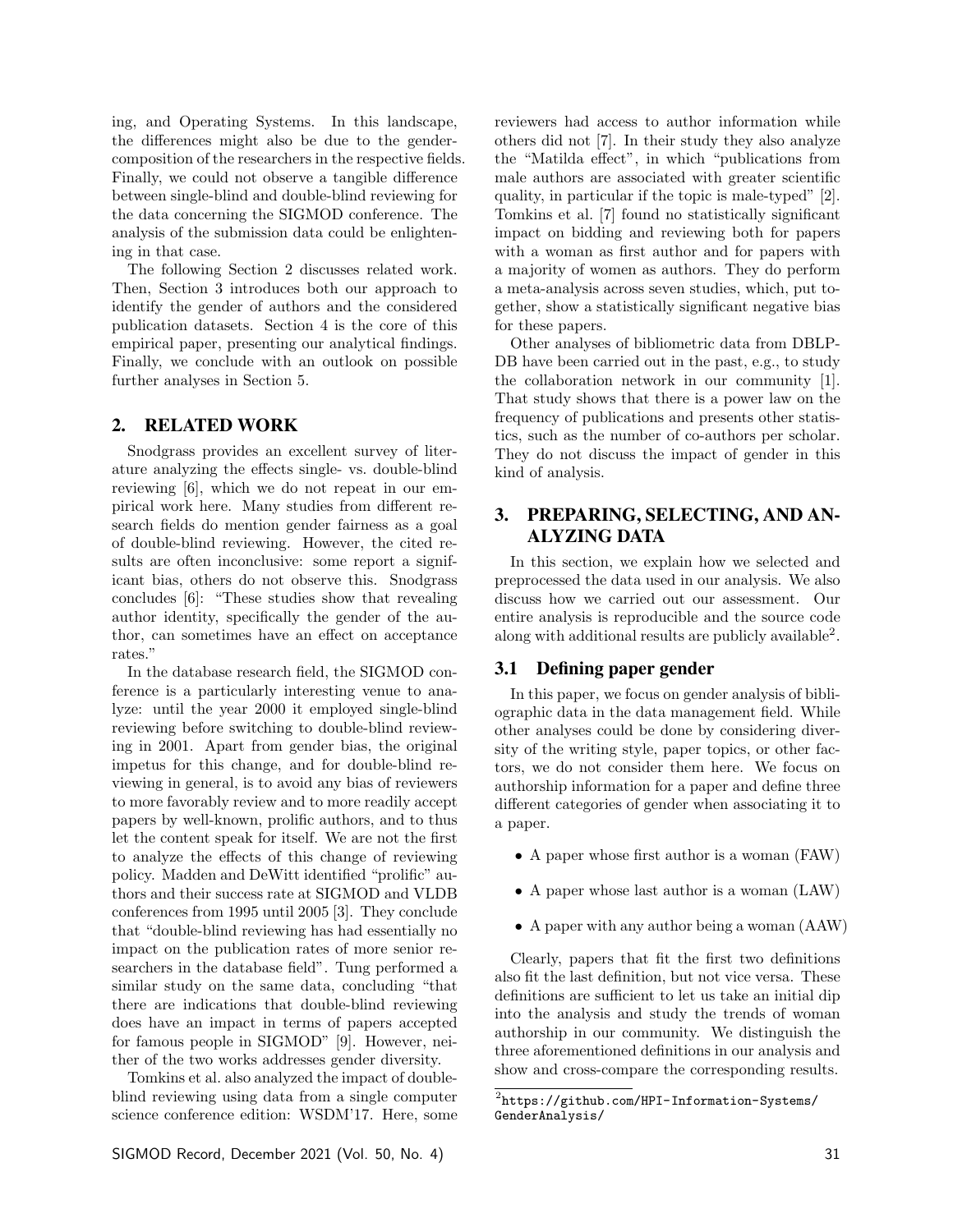Alternative definitions are clearly possible to study the data under different perspectives and by considering other dimensions in addition to gender. For instance, one can think of analyzing bibliographic data by looking at other diversity criteria, which are equally important, such as race, ethnicity, country of origin, culture, aliation, (academic) age, etc. Although these criteria are applicable to our corpus, we do not regard them here.

### 3.2 First-name analysis

Automatically deriving gender from first names is known to be a very difficult problem  $[5]$ . Some rules of thumb might apply. For instance, knowing the gender of first names in case of familiarity with the language of the country of origin of that author makes sense as an applicable rule. However, in some spoken languages, there might exist ambiguity in the gender of first names. For instance, Andrea is typically a woman-identified first name in Germany, whereas it is exclusively a men-identified first name in Italy. The same first name is sporadically used for men in Germany for people being Italian immigrants. In these cases, the country of origin of the authors could help us disambiguate the gender of the authors. While it would be possible to use country of origin in the DBLP data in order to help disambiguate the names, this affiliation country data is quite sparse (*<* 30%) and we decided not to use it in this first analysis.

From the list of publications, we infer the authors' full names and split them into first, (middle), and last names. For obtaining the genders of the first names, we use Gender API<sup>3</sup>, a commercial online platform to determine gender by first names. In the first step, we use the list of first names to look up the gender. If the first name is abbreviated, we look to the middle name(s). For a given first name, Gender API provides the predicted binary gender along with an estimated accuracy and the number of samples of that name held in their database. We use the predicted gender if the accuracy is higher than 50% percent. Otherwise, we label the first name concerned with 'neutral'. There are also some names for which Gender API does not provide any result. We label these names as well as fully abbreviated ones with 'unknown'.

To not under-represent either men or women, we consider the gender of all unknown and genderneutral names to randomly be either man or woman, based on the overall gender distribution in the portion of the data where the predicted gender is more certain. We are aware that this binary assignment

does not respect all genders and that the extending the observed women/men distribution to all other names might introduce some bias. Furthermore, the name someone is given at birth may not necessarily be one that matches their gender identity. However, as our goal is to assess potential bias among reviewers, we expect the gender commonly perceived to be associated with a particular author's name to be a sufficient starting point for this analysis. We also tried alternative distributions, e.g., unknown gender data considered all men or all women, and observed that the overall trends of accepted papers for women did not change and no further insights could be gleaned from the obtained results.

# 3.3 Venue selection

Our data is taken from the DBLP computer science bibliography<sup>4</sup>. We downloaded the entire proceedings data available in DBLP for a selection of popular database research and other CS venues and collected all authorship information. Our analysis includes ACM SIGMOD, VLDB, ICDE, EDBT and CIDR conferences. Notice that among these, only SIGMOD is double-blind, while the remaining ones are single-blind. For the data concerning VLDB, we combined the conference data (VLDB) with the data from Proceedings of VLDB (PVLDB), the latter being the replacing journal starting from 2008. We label the combination as VLDB.

For comparison, we planned to also include other top database journals, such as VLDB Journal and ACM Transactions on Database Systems (TODS). Due to the low absolute number of papers appearing in TODS, we decided to dismiss it in the presentation of the results. Finally, we include a lowerranked conference (DASFAA) and a lower-ranked journal (DKE) to allow a comparison between higher and lower ranked venues. Table 1 lists for each venue the years for which we gathered data, and the overall number of papers for that duration.

| <b>Venue</b>  | Years         | $#$ pubs | $#$ authors |
|---------------|---------------|----------|-------------|
| <b>CIDR</b>   | $2003 - 2020$ | 476      | 1,173       |
| <b>DASFAA</b> | $1989 - 2020$ | 1,939    | 4,220       |
| <b>DKE</b>    | $1985 - 2020$ | 1,719    | 3,438       |
| <b>EDBT</b>   | $1988 - 2020$ | 1,552    | 3,307       |
| <b>ICDE</b>   | $1984 - 2020$ | 4,743    | 8,046       |
| <b>SIGMOD</b> | $1975 - 2020$ | 4,065    | 6,959       |
| $(P)$ VLDB    | $1975 - 2020$ | 5,198    | 8,621       |
| <b>VLDBJ</b>  | $1992 - 2020$ | 907      | 1,996       |

Table 1: Captured years and number of papers for each conference

<sup>3</sup>https://gender-api.com/

<sup>4</sup>https://dblp.org/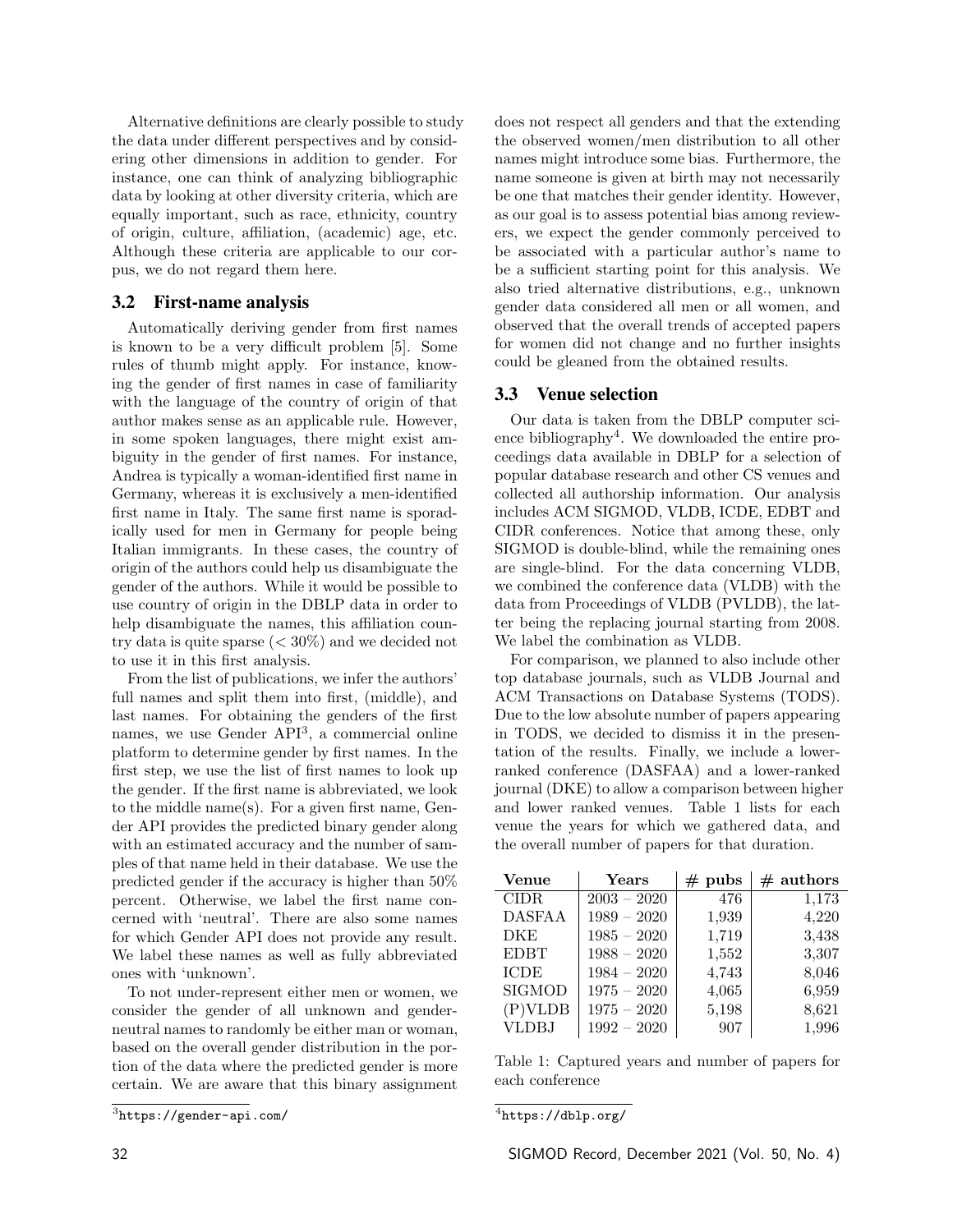Furthermore, we cross-compare the data in our community with neighboring communities in computer science. For that purpose, we regarded CS-Rankings<sup>5</sup>, considered the data of selected fields, and chose the corresponding conferences listed there, as reported in Table 2.

|            |                      | avg.    |
|------------|----------------------|---------|
| Field      | <b>Venues</b>        | authors |
| AI         | AAAI, IJCAI          | 3.10    |
| Algorithms | FOCS, SODA, STOC     | 2.44    |
| Databases  | SIGMOD, VLDB,        | 3.44    |
|            | ICDE, PODS           |         |
| HCI        | CHI, UIST, UbiComp,  | 3.93    |
|            | Pervasive, IMWUT     |         |
| Networking | SIGCOMM, NSDI        | 4.20    |
| Operating  | OSDI, SOSP, EuroSys, | 4.34    |
| Systems    | FAST, USENIX ATC     |         |

Table 2: Venues listed for other fields

#### 4. DIVERSITY RESULTS

In this section, we report the results of our analysis concerning (i) papers authored by women accepted in the data management community across the years and venues listed in Table 1, and (ii) trends of accepted papers in neighboring communities in computer science for the fields and conferences listed in Table 2. Across all figures, we report a 3-year moving average percentage of papers following in each category.

Figures 1, 2 and 3 show this average for the three categories of the first (FAW), last (LAW), and any author (AAW) having a woman-identified name across all years in which that venue published papers. By looking at the results, we can observe the following:

- *•* CIDR shows the lowest diversity across all categories, but, being a single-track conference and being a biannual event until recently, the overall number of papers is lower compared to other venues leading to low significance of our analysis. Moreover, the conference was limiting the number of papers submitted by the same author (to 1 or 2 depending on the years) and focusing solely on systems, vision, and prototype papers.
- *•* For SIGMOD we created two regression lines: one up to 2000 for its single-blind process, and one from 2001 onward to reflect its doubleblind process. We did not observe a remarkable difference in the percentage of accepted

SIGMOD Record, December 2021 (Vol. 50, No. 4) 33

papers by women after shifting to a doubleblind review policy. However, we cannot draw a conclusion on this aspect, as this would require inspecting more data (including the submission data).

*•* By examining the FAW results, we can observe a higher percentage of papers accepted in DASFAA, which could suggest that women as first authors are more successful in this conference. However, this trend is less prominent in the LAW and AAW results for DASFAA. A similar trend can be observed for DKE with peaks in the period 1995-2000 for all three percentages.

As a disclaimer for the results reported above, we let the reader notice that the outcome of our analysis should be taken with some caution. Indeed, the presence of authors with unknown genders for which we did infer the gender and the fact that we collapsed the entire proceedings into one bulk piece of data (without distinction between long and short papers with different respective acceptance rates) might lead to some confounding factors. As such, our analysis is preliminary and can certainly be improved in future work.

Finally, Figure 4 shows the results for the percentage of papers authored by women (FAW) aggregated per CS field. We chose five additional research fields as reported in Table 2.

From these results, we can observe that the HCI field sees the highest percentages of papers by women across the years, whereas the Operating Systems field is lowest. We can also see that, at least recently, the database field is faring somewhat better than the remaining fields. Nevertheless, these results should be taken with a grain of salt since they also depend on the gender composition of the various fields. In particular, we point out that the information about gender composition of the different fields is missing at present, as also highlighted in recent work on the dynamics of gender bias [4]. Once this information will be available, it can help interpret better the above results.

#### 5. CONCLUSION

In this paper, we have focused on the gender impact on authorship in the data management area. We started from the assumption that women are an underrepresented group in computing [10, 11]. This assumption has been confirmed by the results of our study.

Our analysis was of course only a preliminary step towards many and more detailed analyses. For

<sup>5</sup>http://csrankings.org/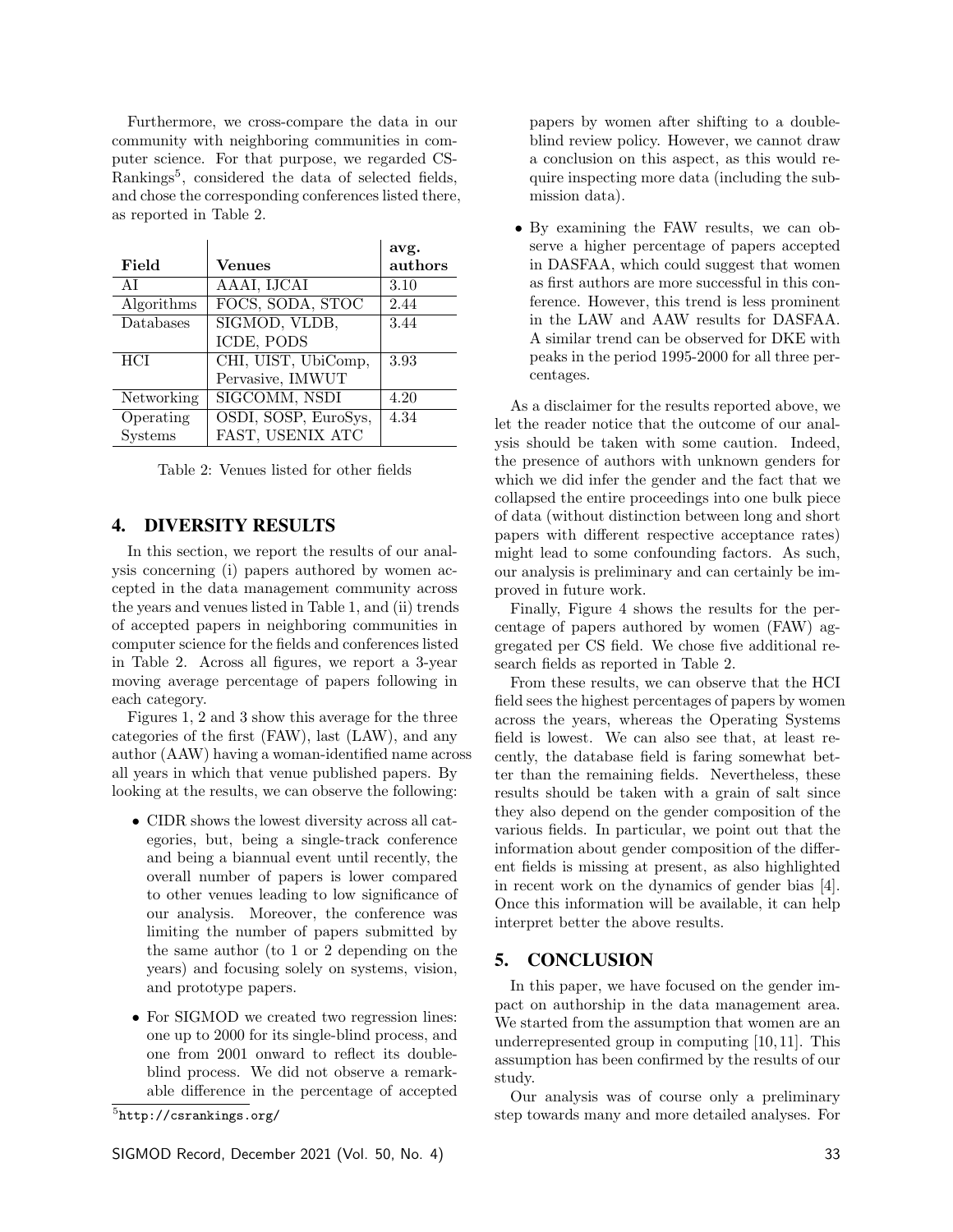

Figure 1: First author woman (FAW) percentages by year (3-year moving average)



Figure 2: Last author woman (LAW) percentages by year (3-year moving average)



Figure 3: Any author woman (AAW) percentages by year (3-year moving average)